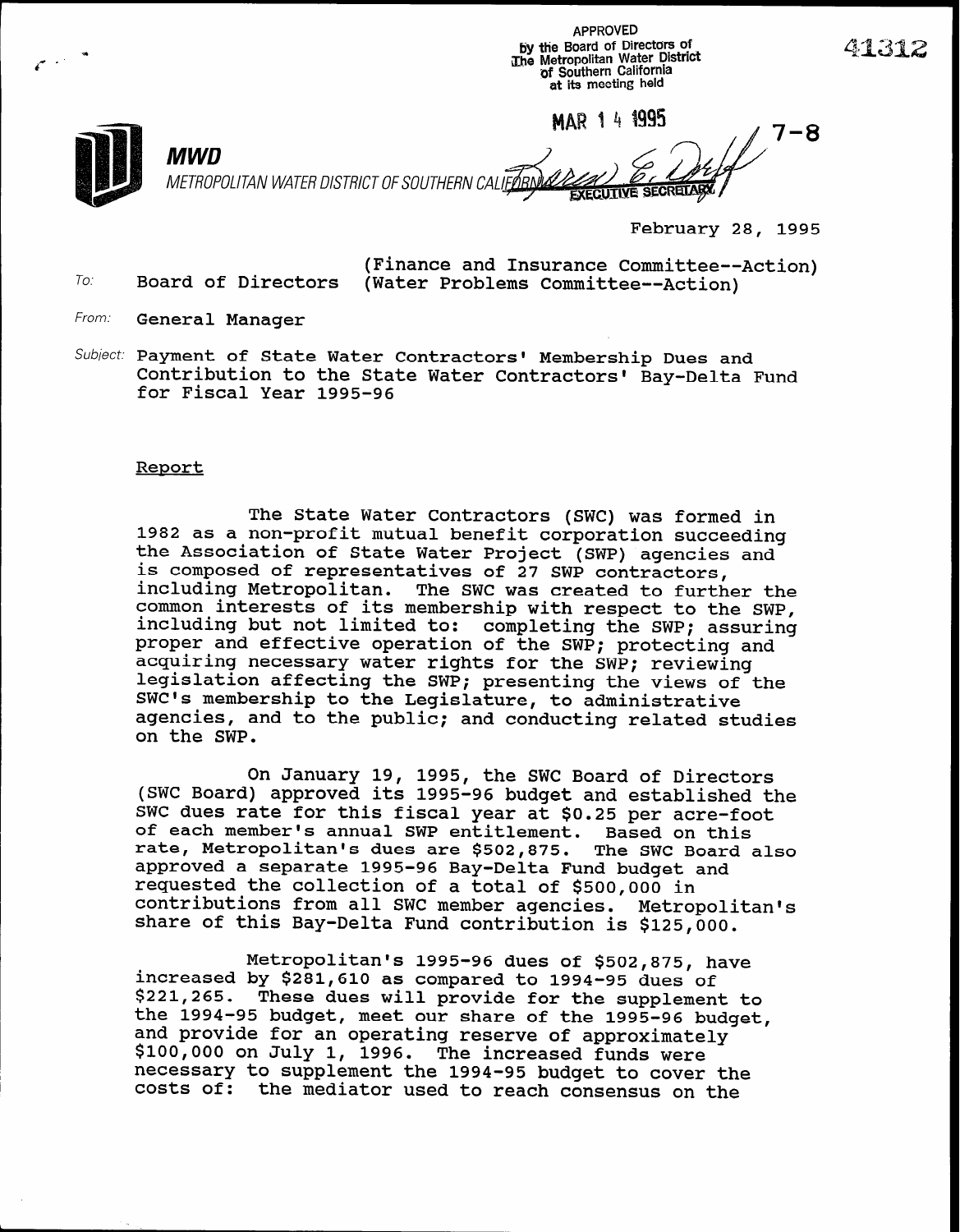Board of Directors -2-<br>
-2-<br>
February 28, 1995

Monterey Agreement; continued use of the mediator in preparation of contract amendments and other necessary documents to implement the Agreement; and preparation of the Monterey Agreement Environmental Impact Report.

Metropolitan's 1995-96 contribution to the Bay-Delta Fund is \$125,000, representing 25 percent of total requested contributions. This reflects an increase of \$87,500 as compared to 1994-95 dues of \$37,500. This increase reflects the more active role the SWC will play in the upcoming year in addressing Bay-Delta issues, and while higher than recent contributions, is consistent with levels experienced a few years ago. The contribution amount will provide for the supplement to the 1994-95 budget, provide a Bay-Delta Fund operating reserve of \$90,000, and meet the 1995-96 budget. This will furnish funds for ongoing legal, biological, and engineering assistance associated with the State Water Resources Control Board's Water Rights Hearings, Endangered Species Act activities, implementation of Category III non-outflow related projects, and associated technical studies and negotiations.

The due dates for the SWC dues and the Bay-Delta Fund contributions are September 1, 1995 and July 15, 1995, rund Contributions are september 1, 1995 and July 15, 1995,<br>respectively. However, since the budget amounts included. respectively. However, since the budget amounts inc supplement to the 1994-95 budget, and it is anticipated that the SWC fund will be in a deficit by April 1, 1995, contractors have been requested to pay these invoices as early as is convenient.

Funds for the services would not see services would not see services would not see services would not see services  $\mathbf{r}$ included in Metropolitan's 1995-96 operations and Metropolitan's 1995-96 operations and Metropolitan's and Met included in Metropolitan's 1995-96 Operations and Maintenance budget. However, due to the SWC's request for early payment of these funds, a transfer from Metropolitan's 1995-96 budget to the 1994-95 budget is now<br>required. The General Counsel has reviewed this proposal The General Counsel has reviewed this proposal and concurs with the funding recommendation. This action is categorically exempt under the provisions of the California Environmental Quality Act because it involves an activity that does not have a significant effect on the environment.

## Recommendation

It is recommended that the Board authorize the<br>General Manager to immediately pay the State Water